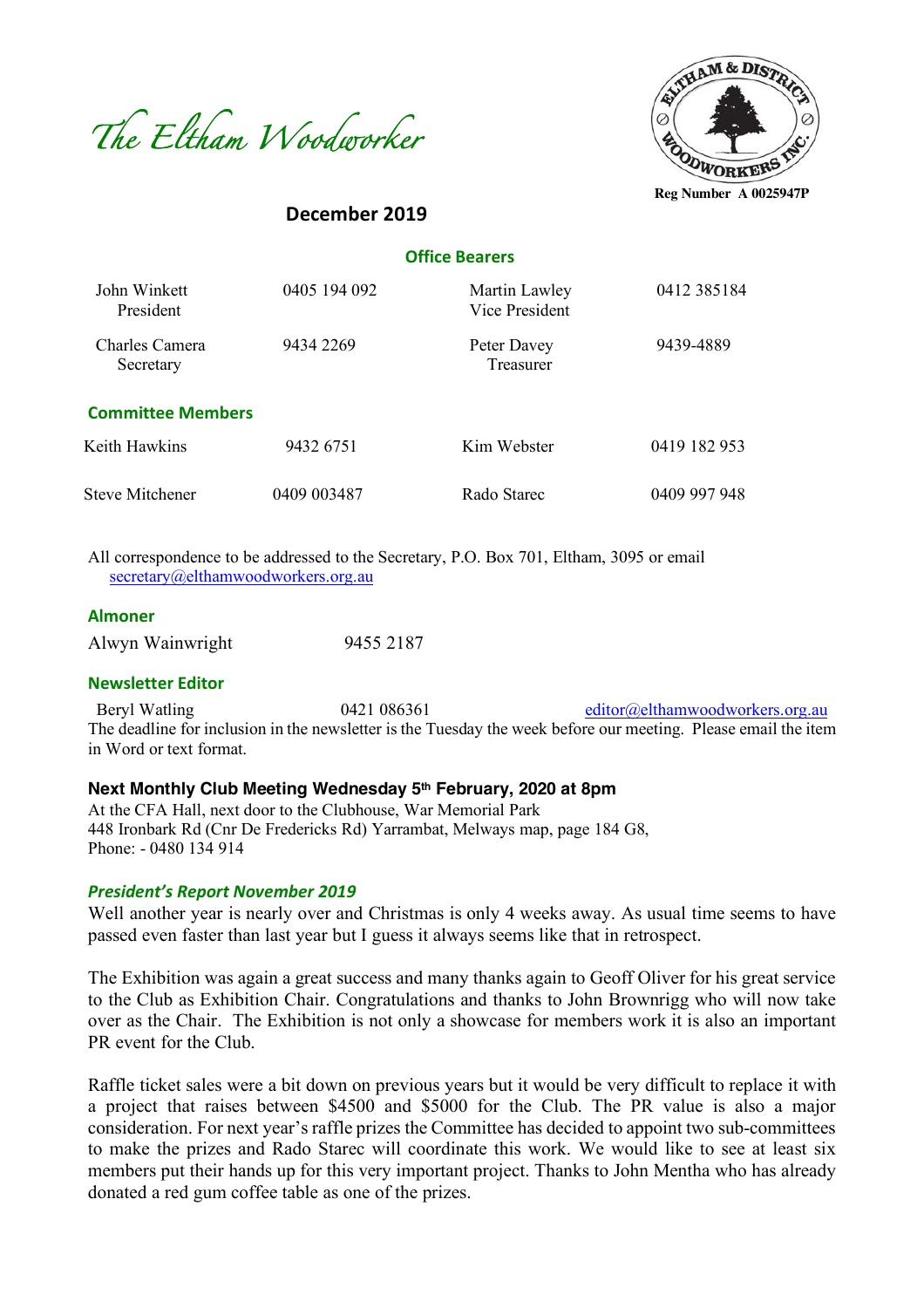For the first time the Club has secured a sponsor, Bendigo Bank. They gave us \$1000 to offset the costs of the Exhibition opening and the Children's workshop. We will be working with Bendigo Bank to seek to increase their support next year. Anyone who is thinking about moving their bank accounts, particularly after the latest fiasco from Westpac, go and talk to someone at one of their branches.

The Club is held in very high regard by the community, the Council and the State Government and the Committee will seek



to capitalise on this over the next year or so. It is a major priority for us to purchase and install a new dust extractor system and we will use every possible avenue available to us to raise the necessary funds including an application the Australian Men's shed Association.

We still maintain a membership of swell over 100 and our finances are in pretty good shape. Good enough for us to be able to contribute to the cost of the dust extraction system. At this stage we are looking at around \$30,000 which includes all new ducting and the electrical works.

Some members may not be aware that we have an Almoner, Alwyn Wainwright. His role is to check in with members who are doing it tough whether it be illness or any other matter. If you know anyone would benefit from a phone call please let Alwyn know.

On behalf of the Committee may I wish all our members and their families a happy Christmas and a healthy New Year.

# **IMPORTANT NOTICE**

# **FESTIVE SEASON WORKSHOP CLOSURES 2019-2020**

|                                    | <b>Last Session</b>                         | <b>First Session</b>                                           |
|------------------------------------|---------------------------------------------|----------------------------------------------------------------|
| <b>Box Making (Wed.)</b><br>(Sat.) | $4th$ December 2019<br>$21st$ December 2019 | 5 <sup>th</sup> February 2020<br>18 <sup>th</sup> January 2020 |
| <b>Carving Group</b>               | $20th$ December 2019                        | $17th$ January 2020                                            |
| <b>Saturday Open Workshop</b>      | $14th$ December 2019<br>Clean up Day.       | $11th$ January 2020                                            |
| <b>Tuesday Open Workshop</b>       | $10th$ December 2019                        | 21st January 2020                                              |
| <b>Thursday Open Workshop</b>      | $12th$ December 2019                        | $23rd$ January 2020                                            |
| <b>Mentoring Monday</b>            | 4 <sup>th</sup> November 2019               | $20th$ January 2020                                            |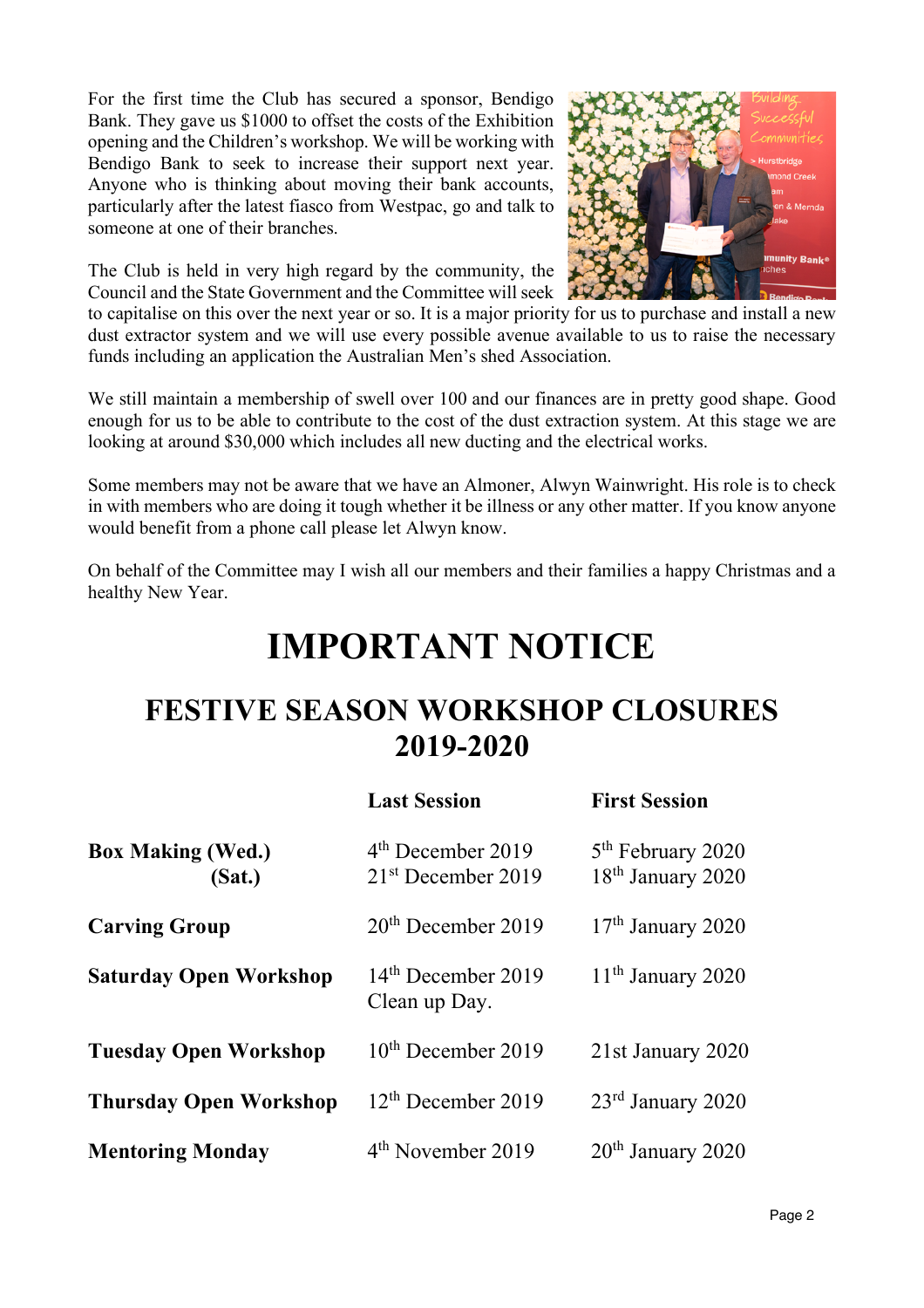| <b>Pyrography Group</b>                                  | 24 <sup>th</sup> November 2019 | 26 <sup>th</sup> January 2020  |
|----------------------------------------------------------|--------------------------------|--------------------------------|
| <b>Scrollsaw Group</b>                                   | 7th December 2019              | $4th$ January 2020             |
| <b>Woodturning Tuesday</b><br>Evenings                   | 3rd December 2019              | $14th$ January 2020            |
| <b>Woodturning Thursday</b><br>Daytime                   | $12th$ December 2019           | $9th$ January 2020             |
| <b>Woodturning Friday</b><br>Daytime $(2nd, 4th Friday)$ | 13 <sup>th</sup> December 2019 | 24 <sup>th</sup> January 2020  |
| Wes' Workshop<br>(Wednesday morning)                     | <b>Currently Closed</b>        | 8 <sup>th</sup> January 2020   |
| <b>Instrument Making Group</b>                           | $11th$ December 2019           | 12 <sup>th</sup> February 2020 |

Please note: The nominated activity groups still have the dedicated use of the premises during their time slots. Consult the EDWC Workshop schedule included in the newsletter for full details.

### *Special Report: Shepparton Show - Oct 2019 - Steve Mitchener*

The Goulburn Valley Woodworkers held their annual show at the McIntosh Pavilion at the Shepparton Showgrounds for the first time on the weekend of October 26th and 27th. The pavilion is shaped like a H, with timber and equipment sales and some live demonstrations in one leg, and more live demonstrations, product sales and static displays in the other.

A name some people will remember is Robert Murphy, now representing the Manningham Club, was present and demonstrating on the Scrollsaw. Robert is a past member of EDW, and was a member of our Scrollsaw group for many years.

Another past member of EDW was Tom Manly, who was mentioned as he had passed away back in August. Tom was an early member and contributor to EDW for many years.

This was my third consecutive trip North representing some of the skills of EDW to our woodworking country colleagues. While I demonstrated Pyrography and caught up with a lot of friends, I had a good look at what was happening in the country woodworking scene. This year there were a lot of unusual shaped boxes, and one in particular caught my eye with a little diorama built into the face of the box.

There were several small slabs topped natural edged tables for sale, along with more traditional small furniture items. Of course, there was the usual plethora of turned pens, bowls, and lidded containers. Masses of traditional styled boxes with splined corners, dovetails and the like. And there were the usual toys and nick knacks available in a variety of timbers.

There were several timber sellers there, and I did notice a lot of slabs and boards being acquired by many of the visitors. And in my many travels throughout the show area the reason for this was obvious. Some of the prices were ridiculously cheap. If I had need of more timber, I would have stocked up as well!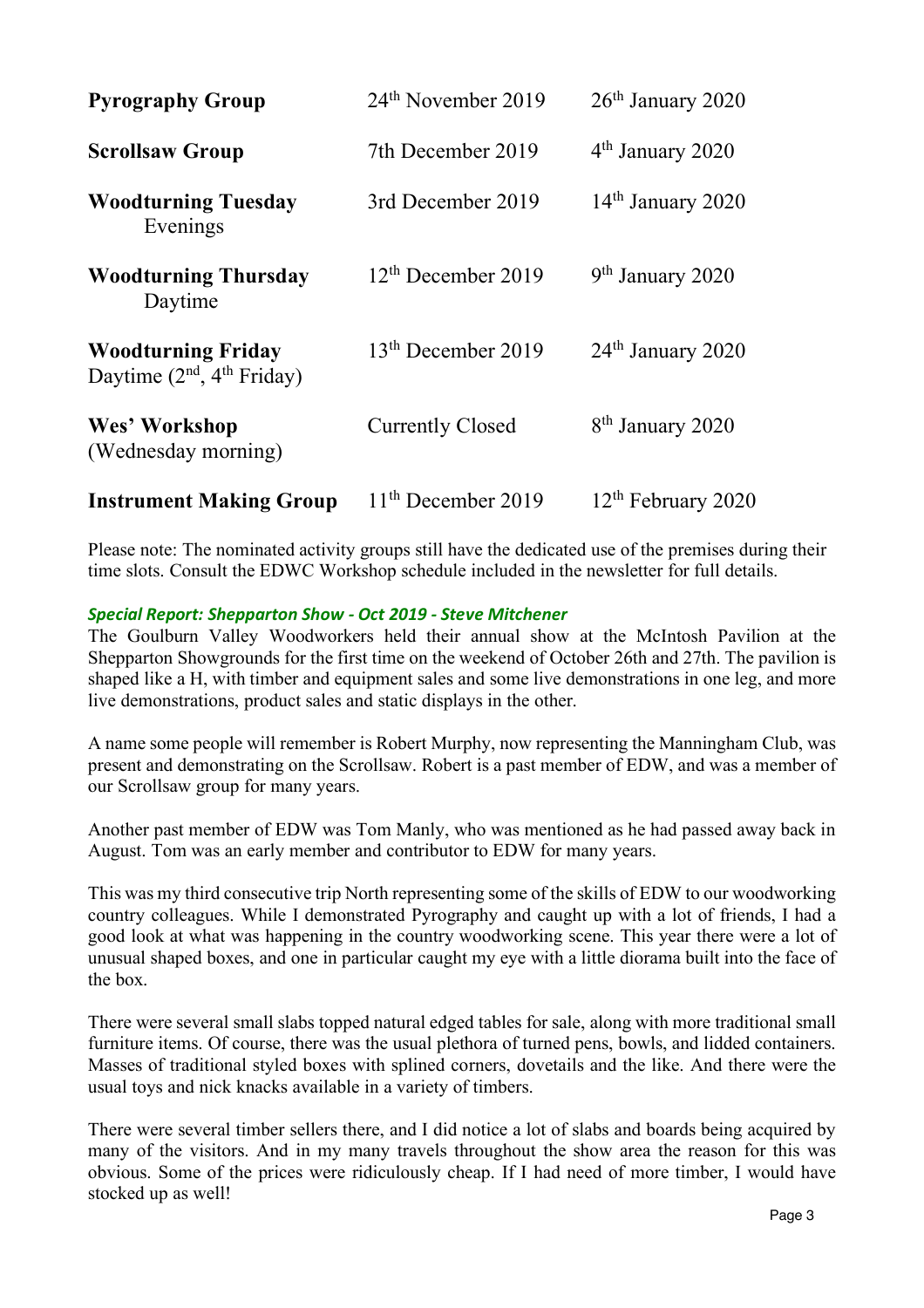The venue was open and spacious, and there was plenty of car parking at the showgrounds. (*Unlike the previous venue, where parking was always difficult.*) It's just over a two hour drive from Melbourne, and the road is good all the way. Make a note for next October. The lure of cheap slabs, boards, turning blanks and burls should be enough incentive.

#### *Beginners Group - Martin Lawley*

We will be resuming in January 2020 on Monday the 20th.

### *Around the Workshop - Charles Camera*

Not long ago I reported that the Hammer bandsaw fence mounting bracket had been broken due to excessive force being used on the locking lever. After replacement at more than \$250 it has again been broken in an identical manner. Forcing locking mechanisms is a common problem as several others around the shop have also recently been broken. To avert a reoccurrence the



committee has decided to replace the standard fence with a single roller Magswitch fence. This requires little effort to setup and adjust and will also allow more reliable and accurate re-sawing. Anyone unsure as to the correct procedure please seek out Martin L. Barry L. or myself for help. You can also watch this very short video - https://www.youtube.com/watch?v=rWlxafJhfHA



We have again had a very successful exhibition although with a slightly reduced number of exhibits. The annual exhibition is our main exposure to the public and is very highly regarded by Nillumbik Council which considers it to be one of the local activities that defines the cultural and artistic heritage of Eltham.

We now have 108 members but fewer than 35 submitted the 242 entries. With so many new members and expanded workshop facilities the club would really benefit by increasing the number of those putting in entries as well as the range and number of entries. In view of the low participation rate the committee has decided to vigorously promote the exhibition and prize making with the expectation of greater engagement and participation. The committee will meet in January to form a new subcommittee to plan and manage activities for implementation. The subcommittee will also oversee the re-institution of a prize making workshop day which was once a regular and vibrant group but which has waned in recent years. **Anyone wishing to join the subcommittee** or otherwise assist please contact me or other members of the committee- we are especially interested in newer members participating. Next year the task of managing the exhibition will fall to John Brownrigg who will take over from Geoff Oliver who has most ably overseen the last eight years.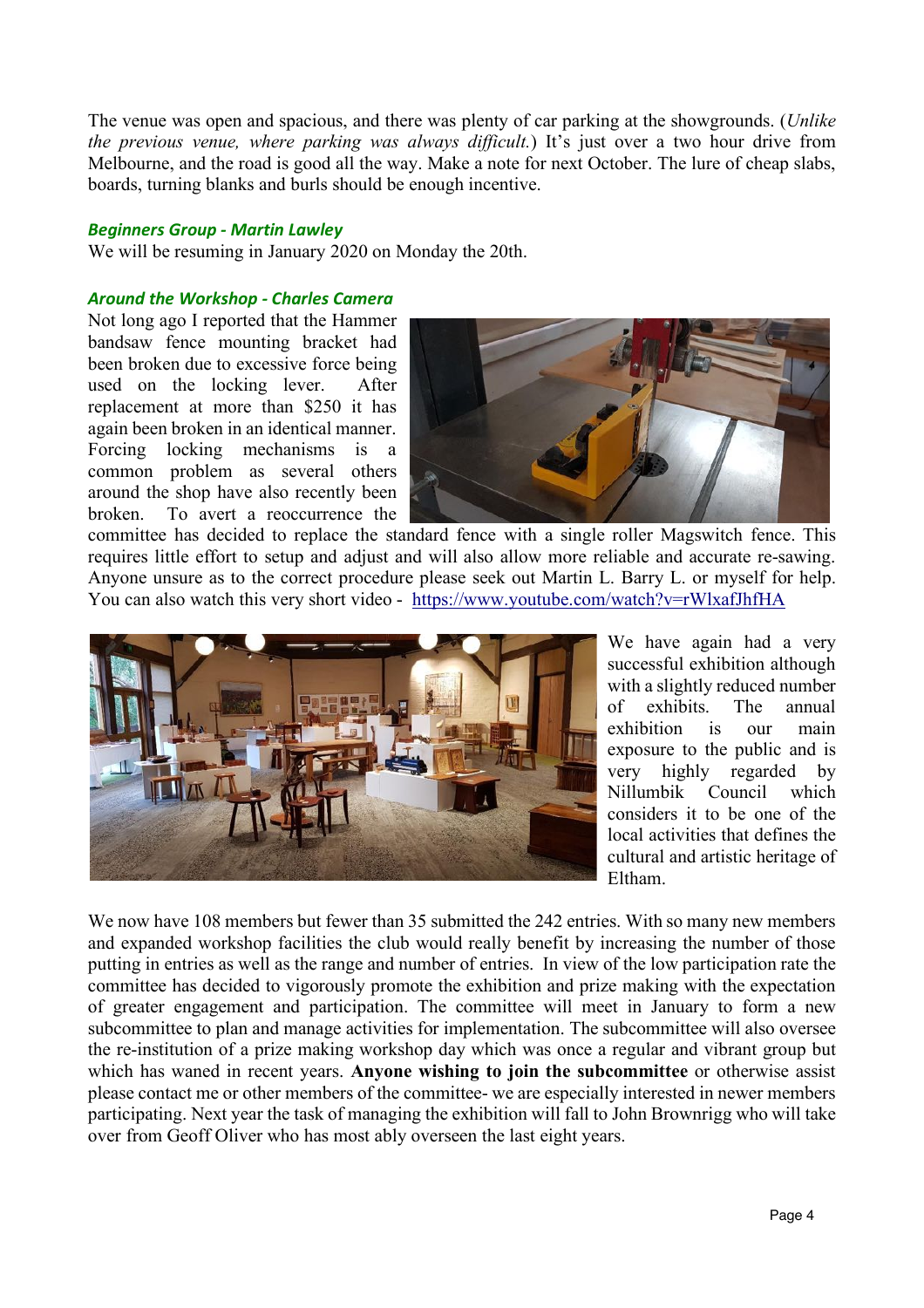Every year our exhibition turns up surprises such as relatively new items. Last year it was bandsaw boxes and this year it was grazing trays. Keith Hawkins led the charge with a number of such items that not only sold very quickly and at a good price but also had many potential customers that missed out asking that he make additional "identical" units.





Many of us not only make items for the exhibition but also make lots of other stuff during the year that is never seen. It is a pity that such items are not on view to the rest of the club and I am therefore hoping to get submissions of such work to feature in our newsletter. To start this off I have co-opted something from Colin Groves whose special talent is turning tops as in the photo attached. Colin sells these at markets where they

are very popular no doubt because they are traditional craft rather than commercial "same same".

I often get inquiries from our website and our Men's Shed listing requesting woodwork items to be made and repairs to furniture etc. Most of the requests are due to the difficulty in getting it done commercially. Most are very willing to pay and I have in the past referred them to members who I thought would be interested. To make handling such inquiries easier I would like to set up a better system for referral and will shortly email everyone to ask for registrations of interest. **Participation will be entirely voluntary and it will be done as a private arrangement between the enquirer and the member.** 

As an example, one such recent request was for a couple of door handles. As it seemed like a small job I instantly volunteered for a small donation to the club. However, when the diagram was subsequently emailed I wondered if it was actually for cart wheels as they were 180mm in diameter. Having agreed I felt I had to put up and here they are – who ever would have thought.



**Please send me your stories, photos or any news item of interest for future newsletters.**

#### *Festool Domino Machine*

The Festool Domino machine is getting a lot of use but some users are not aware that it MUST be used with the small vacuum cleaner stored next to it in the tool room. The vacuum nozzle just happens to fit the Domino suction outlet and together allows it's operation without throwing dust everywhere and more importantly without clogging the machine's dust chute.

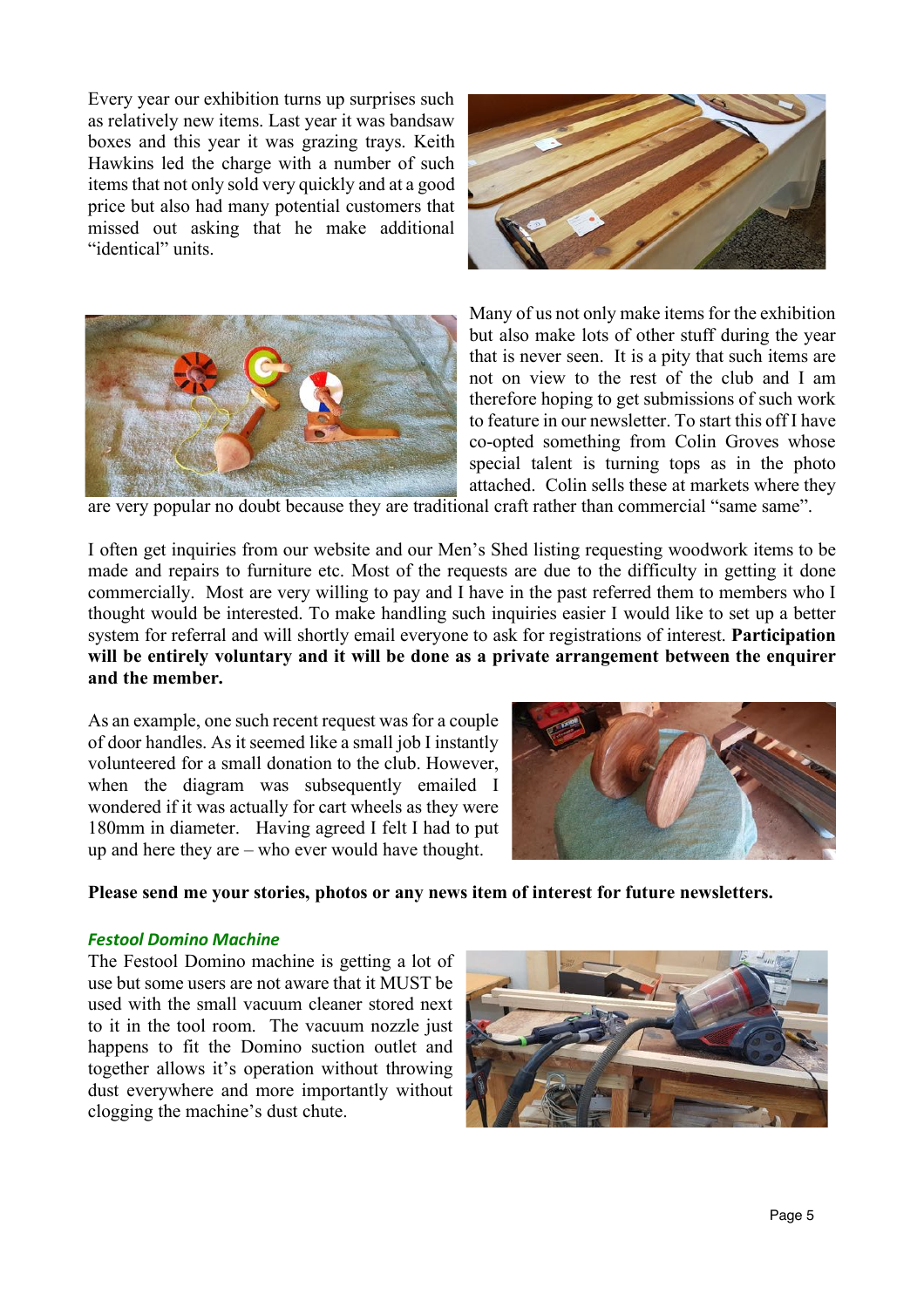In order not to break the spindle lock please also use only gentle force when doing up the spindle collet nut – the original spanner has already been broken. The short replacement spanner **is to be the only spanner used in future.**

#### *Carving Group – 1/11/2019 - Steve Mitchener*

Alwyn is an apology for this session. But we had a very busy Sandra here, working on her picture frame, splitting some timber, fixing a Silky Oak box and carving a Bilby. There are two types of Bilby, the Greater Bilby and the Lesser Bilby. Both are very similar in appearance, though not in size or colouration. And for the record, neither type is found in Victoria. (*Just thought I would add snippet of information in. Otherwise this would be a very short report*.)

Maike was carving a bird of prey. Rod was working at Mary for his nativity scene. Neil was starting work on a new violin from scratch. He laid out the patterns then cut and joined the pieces, all in a very nice tight grained Cedar.

Had a few visitors drop in and prepare gear for the Whittlesea Show this coming weekend.

And during the day I managed to remove a lot of waste wood from my little lizard. He now looks like a lizard, and is a lot smaller and lighter than he was this morning.

#### *Scrollsaw Group – 2/11/2019 – Steve Mitchener.*

And today is significant because it is the 16th Anniversary of the start of this particular group. I think Graham and I are the only original members left, as most of the current members have joined the Club, and us, at a much later date.

Graham and Maike are both apologies, and Tony is flying the Club flag with a small group of people at Whittlesea this weekend.

Beryl was cutting some small puzzles and detailing them with Pyrography. Jennifer cut out the Africa puzzle prepared last session, then cut out a tree puzzle. Once that was done, Jennifer started work on some wooden hinges for her Wedding Box project.

Roz was doing the final assembly and fitting work on her portable Scrollsaw table. This included useful things like a light and some handles.

I spent most of my time this morning cutting an overlay for a very different type of box for the 2020 Exhibition. (*That's right! Haven't had this year's Exhibition yet, and I have already started on next year's exhibits*.) I saw this pattern last week, and decided I just had to make it because it is so radically different. And I have got absolutely no use for it, other than a shelf decoration. It's like that exotic piece of timber that you see. You know straight away you want it, but you have no immediate use for it, or even a notion of what you will do with it.

And to confirm that I am finished for the 2019 Exhibition, after lunch I cut out a Red Crab, which after a coat of Danish Oil will be my first piece for 2020 that's FINISHED. (*And by the time I penned this piece for the newsletter, it was just that. FINISHED*.)

# *Box Making - 6/11/2019 - Steve Mitchener*

Jennifer was here working on her Wedding Box project. We discussed wooden hinge design, and latches, in regard to the theme of the box. Progress was steady, and the project is shaping up very well.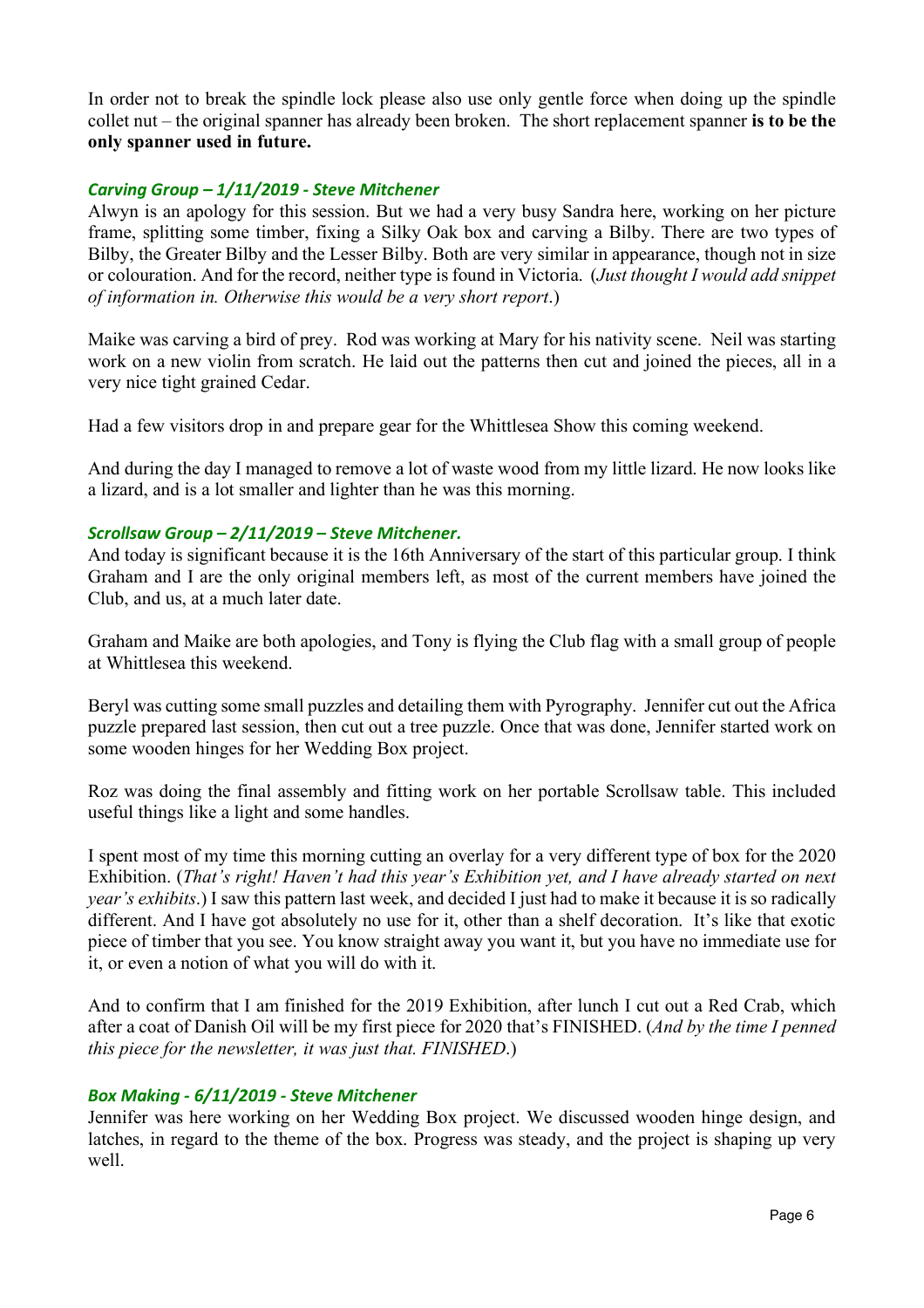Steve Hood was working on a 'small friction disc storage rack' for his small friction discs. (*What else would you put in it?*)

And the Nomad spent some time with us. He came to break down some timber and clean it up for a project.

Between talking to Jennifer and David, I managed to get some work done on my lizard. Not a lot though. I was having 'a quiet day', conserving my energies for the coming weekend, The Exhibition. (*I mean I could afford to have a 'slack day', because I have already finished a piece for the 2020 Exhibition. Refer to Scrollsaw report 2.11.2019*.)

# *Carving Group - 15/11/2019 - Steve Mitchener*

The Scrollsaw report this month was a milestone 16 years in the making. And this report is another milestone. Since starting to write for the newsletter in 2006, I have generated a total of 399 reports on various subjects. This one is number 400. Why do I mention this? Because if I didn't tell you, you wouldn't know. Just another Club milestone, reached, passed, and forgotten.

Now, back to business. Alwyn was an apology for this session.

And Sandra seems to be obsessed with never working on the same thing twice in a row. This week she rocked up with a rough Huon Pine stump. (I know it was rough, and heavy, because I had to carry the bloody thing in and out of the Clubhouse. [*I was the closest thing to a 'Gentleman' here at the time.]*) Sandra spent her day chiselling and gouging off the rough bits and the softer rotting timber.

Maike was working on a pair of Meerkats in 'high relief.' Rod was working on Mary, 'in the round.'

Neil was working on his violin, 'in the other room.' He was cutting pieces with his Scrollsaw, which is a bit noisy when you are trying to talk. He was shaping the sides and neck of his newest creation. But he wasn't forgotten or neglected. We went out to 'visit and chat' quite often.

And the Nomad fronted to machine some more timber and repair a walking stick upon which the carving on the handle had been damaged. (*It wasn't David's stick. It belonged to a friend, who may have used it to clock someone with. That's just a rumour I am trying to start*.)

And I did some work on my small pair of Kauri Pine boots. I couldn't work on the small lizard because I had broken a leg off. He is currently having some minor cosmetic repairs carried out in my workshop. Poor little bugger!

And Geoff Oliver joined us at morning tea time to reclaim his vernier he had left behind.

### *Box Making Group – 16/11/2019 - Steve Mitchener*

Today was a busy day. Quite a few popped in and out and got a bit done in between. One such person was Andy. The project today was a ring box. Not a large item, but obviously going to be useful when it's finished. Steve Hood was doing more work on his Walnut Boxes.

Jennifer was working on the lid and base for her wedding box project. (*It's a commission job. Don't go misinterpreting what I have written. When I want you to do that, I will tell you what I want you to think.)*